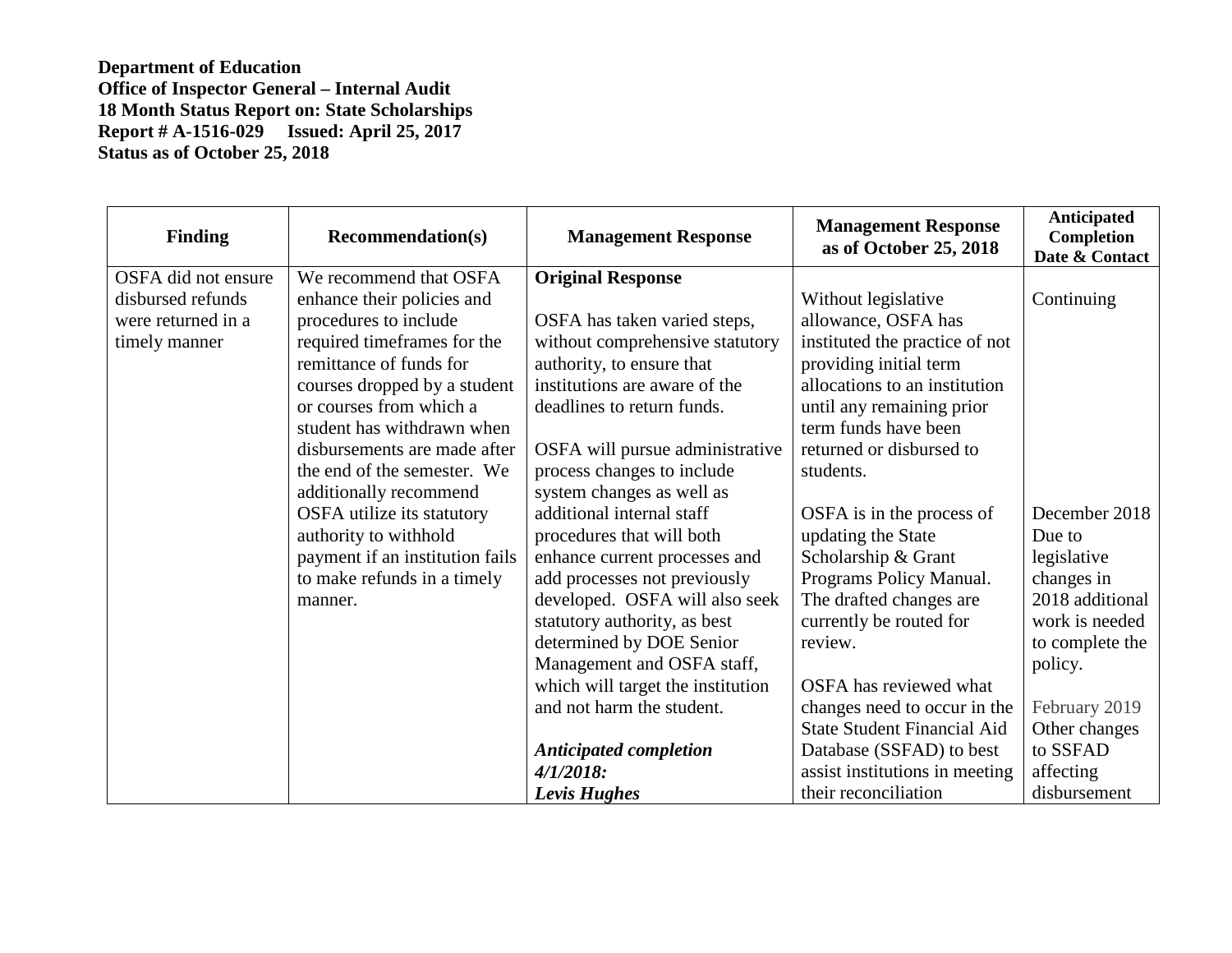|  | Response as of April 25, 2018:<br>Without legislative allowance,<br>OSFA has instituted the practice<br>of not providing additional funds<br>to an institution until any<br>remaining prior term funds have<br>been returned or disbursed to<br>students.<br>Presented at the May 2017<br><b>FASFAA Conference and</b><br>discussed reporting deadlines,<br>purpose of courtesy reminders,<br>new consequences for failing to<br>make deadlines, and reviewed<br>the reconciliation process.<br>Completed<br>Put a new trigger letter into<br>production that will be sent out<br>to institutions 10 days prior to<br>their 30 day deadline to send in<br>funds related to drop/withdrawn<br>hours. Completed<br>In memos (FRAG, ABLE,<br>FSAG), institutions were | deadlines. These include<br>ensuring that the dates on<br>the Reconciliation Report<br>correctly reflect the most<br>recent transaction for<br>individual students. We will<br>be updating the Last Date<br>Reconciled report on the<br>Payment Summary screen to<br>reflect each time the<br>institution agrees with the<br>payment summary. | of scholarships<br>assumed<br>priority. IT has<br>identified the<br>Reconciliation<br>and Audit Log<br>need to be<br>enhanced. |
|--|--------------------------------------------------------------------------------------------------------------------------------------------------------------------------------------------------------------------------------------------------------------------------------------------------------------------------------------------------------------------------------------------------------------------------------------------------------------------------------------------------------------------------------------------------------------------------------------------------------------------------------------------------------------------------------------------------------------------------------------------------------------------|-----------------------------------------------------------------------------------------------------------------------------------------------------------------------------------------------------------------------------------------------------------------------------------------------------------------------------------------------|--------------------------------------------------------------------------------------------------------------------------------|
|--|--------------------------------------------------------------------------------------------------------------------------------------------------------------------------------------------------------------------------------------------------------------------------------------------------------------------------------------------------------------------------------------------------------------------------------------------------------------------------------------------------------------------------------------------------------------------------------------------------------------------------------------------------------------------------------------------------------------------------------------------------------------------|-----------------------------------------------------------------------------------------------------------------------------------------------------------------------------------------------------------------------------------------------------------------------------------------------------------------------------------------------|--------------------------------------------------------------------------------------------------------------------------------|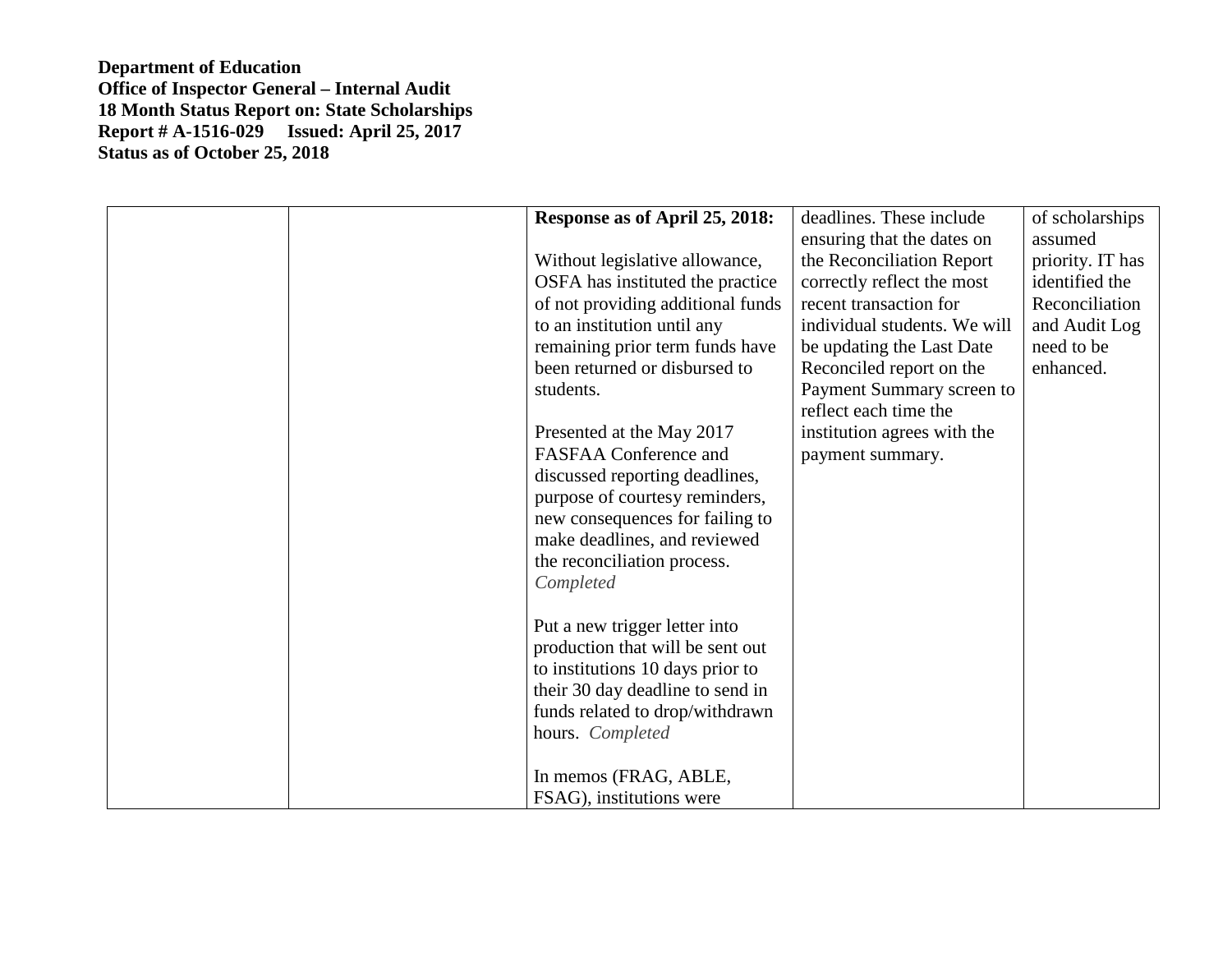| reminded of their deadlines to<br>return funds. Completed            |
|----------------------------------------------------------------------|
|                                                                      |
| In memos (FRAG), for<br>administration of 2017-18 funds,             |
| inserted language about                                              |
| providing future funds on a                                          |
| reimbursement basis if failed to                                     |
| return funds within their 60 day                                     |
| deadline. Completed                                                  |
| OSFA continues to work toward                                        |
| specific legislative authorization                                   |
| to delay payments for a                                              |
| subsequent year or term when<br>there is failure to meet deadlines   |
| for returning undisbursed                                            |
| scholarship funds. Continuing                                        |
|                                                                      |
| OSFA is in the process of                                            |
| updating the State Scholarship $\&$<br>Grant Programs Policy Manual. |
|                                                                      |
| OSFA has reviewed the Policy                                         |
| Manual and has noted that the                                        |
| requirement to return funds is<br>cited under Institutional          |
| Responsibilities. OSFA will                                          |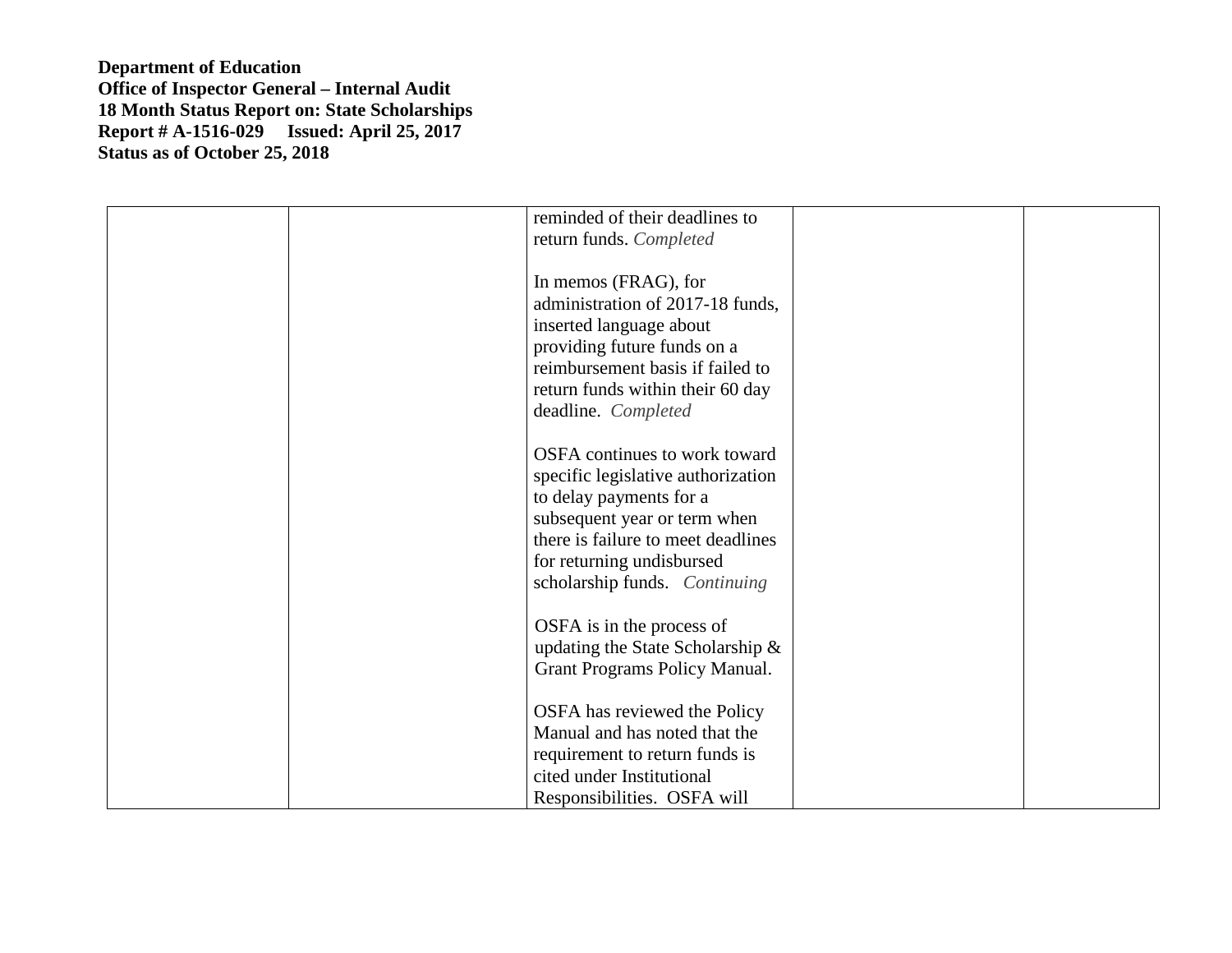| update the Late Refund Penalty<br>section of the Policy Manual to |
|-------------------------------------------------------------------|
| include a delay in funding for the                                |
| subsequent term in addition to                                    |
| subsequent year. Policy Manual                                    |
| $Updates - July 1, 2018.$                                         |
| OSFA is in the process of                                         |
| reviewing what changes need to                                    |
| occur in SSFAD to best assist                                     |
| institutions in meeting their                                     |
| reconciliation deadlines.                                         |
| Response as of April 25, 2018:                                    |
| OSFA has reviewed what                                            |
| changes need to occur in SSFAD                                    |
| to best assist institutions in                                    |
| meeting their reconciliation                                      |
| deadlines. These include                                          |
| ensuring that the dates on the                                    |
| Reconciliation Report correctly                                   |
| reflect the most recent                                           |
| transaction for individual                                        |
| students. We will be updating                                     |
| the Last Date Reconciled report                                   |
| on the Payment Summary screen                                     |
| to reflect each time the                                          |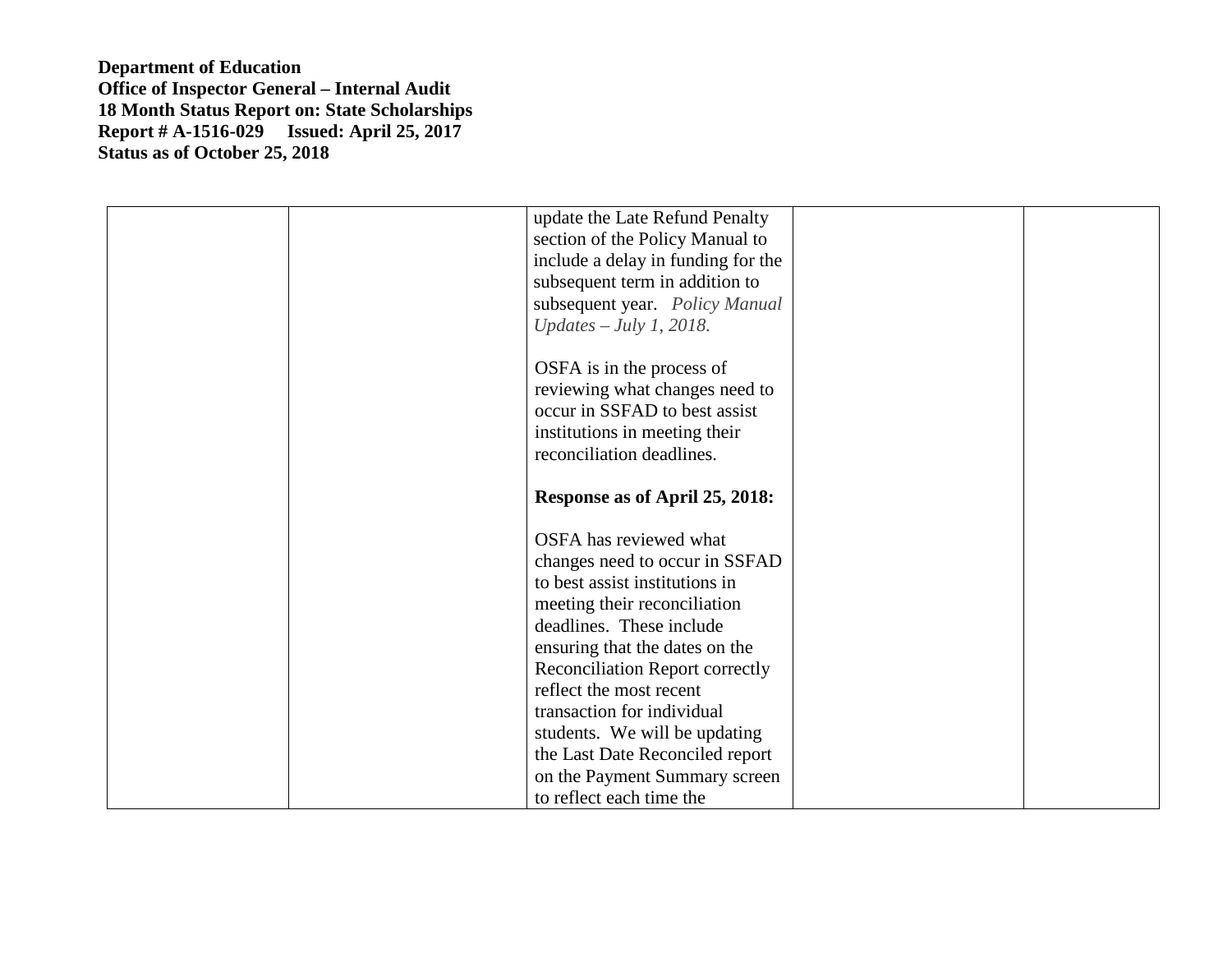|                                                                                     |                                                                                                                                                                                                                                                                                             | institution agrees with the<br>payment summary. SSFAD<br>changes - September 1, 2018<br>(changes will be incorporated as<br>the system is converted from<br>Classic ASP to .NET<br>environment)<br>Levis Hughes<br>410-6810                              |                                                                                                                                                                                                                                       |                                                                                           |
|-------------------------------------------------------------------------------------|---------------------------------------------------------------------------------------------------------------------------------------------------------------------------------------------------------------------------------------------------------------------------------------------|----------------------------------------------------------------------------------------------------------------------------------------------------------------------------------------------------------------------------------------------------------|---------------------------------------------------------------------------------------------------------------------------------------------------------------------------------------------------------------------------------------|-------------------------------------------------------------------------------------------|
| OSFA did not ensure<br>undisbursed advances<br>were returned in a<br>timely manner. | We recommend that OSFA<br>enhance their policies and<br>procedures to include<br>required timeframes for the<br>remittance of funds for<br>undisbursed advances when<br>disbursements are made after<br>the drop and add period. We<br>additionally recommend<br>OSFA utilize its statutory | <b>Original Response</b><br>OSFA has taken varied steps,<br>without comprehensive statutory<br>authority, to ensure that<br>institutions are aware of the<br>deadlines to return funds.<br>OSFA will pursue administrative<br>process changes to include | Without legislative<br>allowance, OSFA has<br>instituted the practice of not<br>providing initial term<br>allocations to an institution<br>until any remaining prior<br>term funds have been<br>returned or disbursed to<br>students. | Continuing                                                                                |
|                                                                                     | authority to withhold<br>payment if an institution fails<br>to make refunds in a timely<br>manner.                                                                                                                                                                                          | system changes as well as<br>additional internal staff<br>procedures that will both<br>enhance current processes and<br>add processes not previously<br>developed. OSFA will also seek<br>statutory authority, as best                                   | OSFA is in the process of<br>updating the State<br>Scholarship & Grant<br>Programs Policy Manual.<br>The drafted changes are<br>currently be routed for<br>review.                                                                    | December 2018<br>Due to<br>legislative<br>changes in<br>2018 additional<br>work is needed |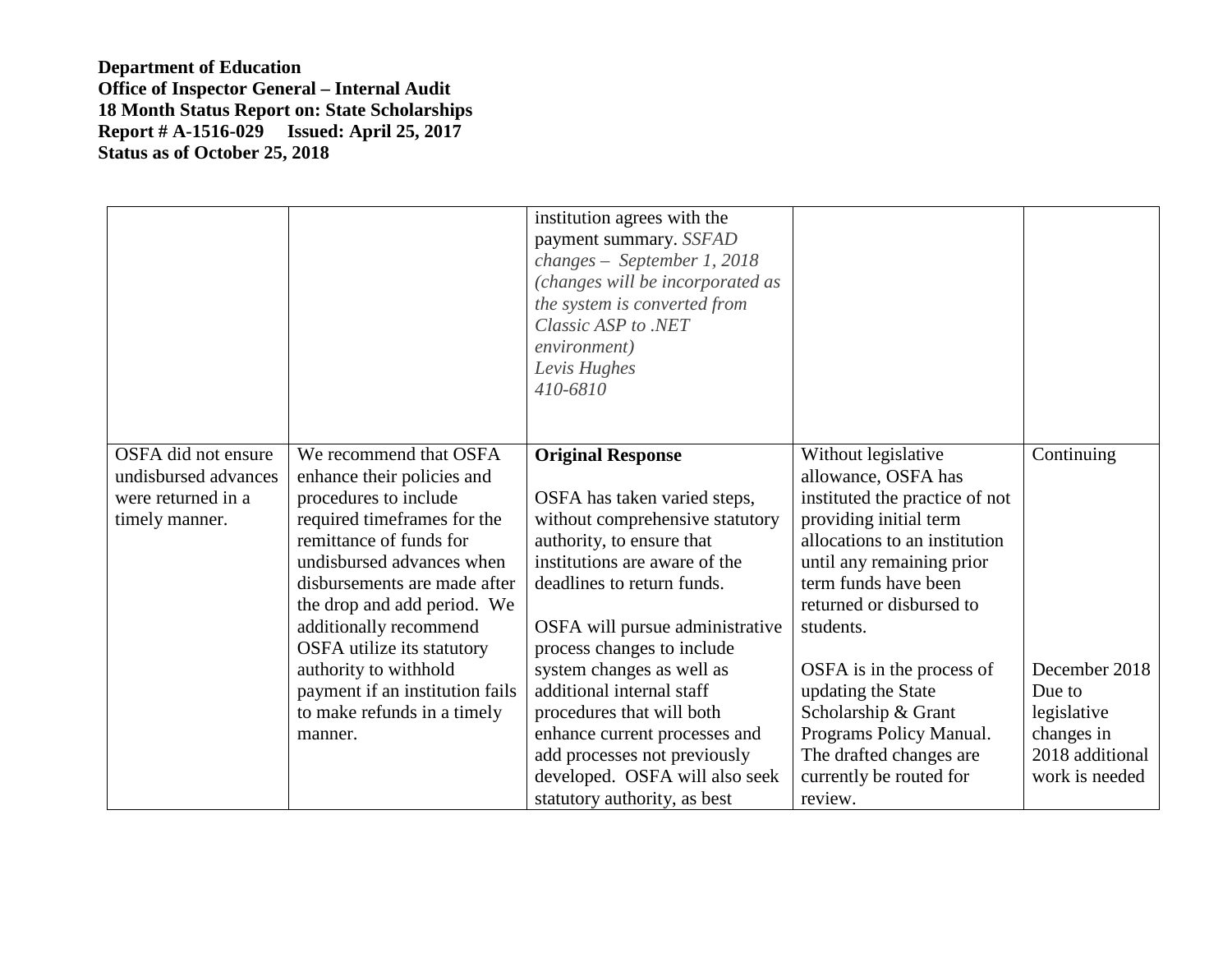|  | determined by DOE Senior           |                               | to complete the  |
|--|------------------------------------|-------------------------------|------------------|
|  | Management and OSFA staff,         | OSFA has reviewed what        | policy.          |
|  | which will target the institution  | changes need to occur in      |                  |
|  | and not harm the student.          | SSFAD to best assist          | February 2019    |
|  |                                    | institutions in meeting their | Other changes    |
|  | <b>Anticipated completion</b>      | reconciliation deadlines.     | to SSFAD         |
|  | $4/1/2018$ :                       | These include ensuring that   | affecting        |
|  | Levis Hughes                       | the dates on the              | disbursement     |
|  |                                    | <b>Reconciliation Report</b>  | of scholarships  |
|  | Response as of April 25, 2018:     | correctly reflect the most    | assumed          |
|  |                                    | recent transaction for        | priority. IT has |
|  | Without specific legislative       | individual students. We will  | identified the   |
|  | authorization, OSFA has            | be updating the Last Date     | Reconciliation   |
|  | instituted the practice of not     | Reconciled report on the      | and Audit Log    |
|  | providing additional funds to an   | Payment Summary screen to     | need to be       |
|  | institution until any remaining    | reflect each time the         | enhanced.        |
|  | prior term funds have been         | institution agrees with the   |                  |
|  | returned or disbursed to students. | payment summary.              |                  |
|  |                                    |                               |                  |
|  | Presented at the May 2017          |                               |                  |
|  | <b>FASFAA Conference and</b>       |                               |                  |
|  | discussed reporting deadlines,     |                               |                  |
|  | purpose of courtesy reminders,     |                               |                  |
|  | new consequences for failing to    |                               |                  |
|  | make deadlines, and reviewed       |                               |                  |
|  | the reconciliation process.        |                               |                  |
|  | Completed                          |                               |                  |
|  |                                    |                               |                  |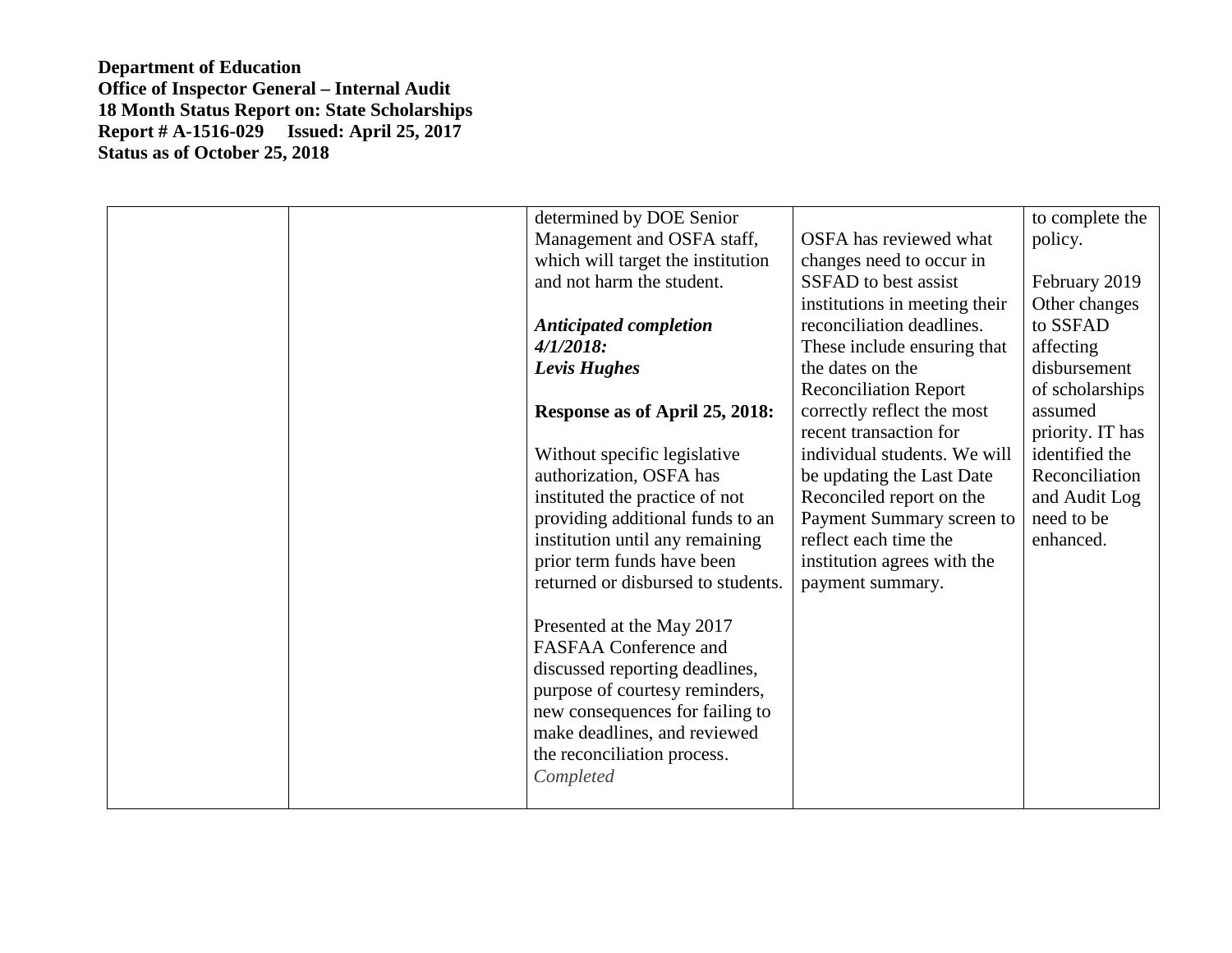|  | Put a new trigger letter into<br>production that will be sent out<br>to institutions 10 days prior to<br>their 30 day deadline to send in<br>funds related to drop/withdrawn<br>hours. Completed<br>In memos (FRAG, ABLE,<br>FSAG), institutions were<br>reminded of their deadlines to<br>return funds. Completed<br>In memos (FRAG), for<br>administration of 2017-18 funds,<br>inserted language about<br>providing future funds on a<br>reimbursement basis if failed to<br>return funds within their 60 day<br>deadline. Completed<br>OSFA continues to work toward<br>specific legislative authorization<br>to delay payments for a<br>subsequent year or term when<br>there is failure to meet deadlines<br>for returning undisbursed<br>scholarship funds. Continuing |  |
|--|-------------------------------------------------------------------------------------------------------------------------------------------------------------------------------------------------------------------------------------------------------------------------------------------------------------------------------------------------------------------------------------------------------------------------------------------------------------------------------------------------------------------------------------------------------------------------------------------------------------------------------------------------------------------------------------------------------------------------------------------------------------------------------|--|
|  |                                                                                                                                                                                                                                                                                                                                                                                                                                                                                                                                                                                                                                                                                                                                                                               |  |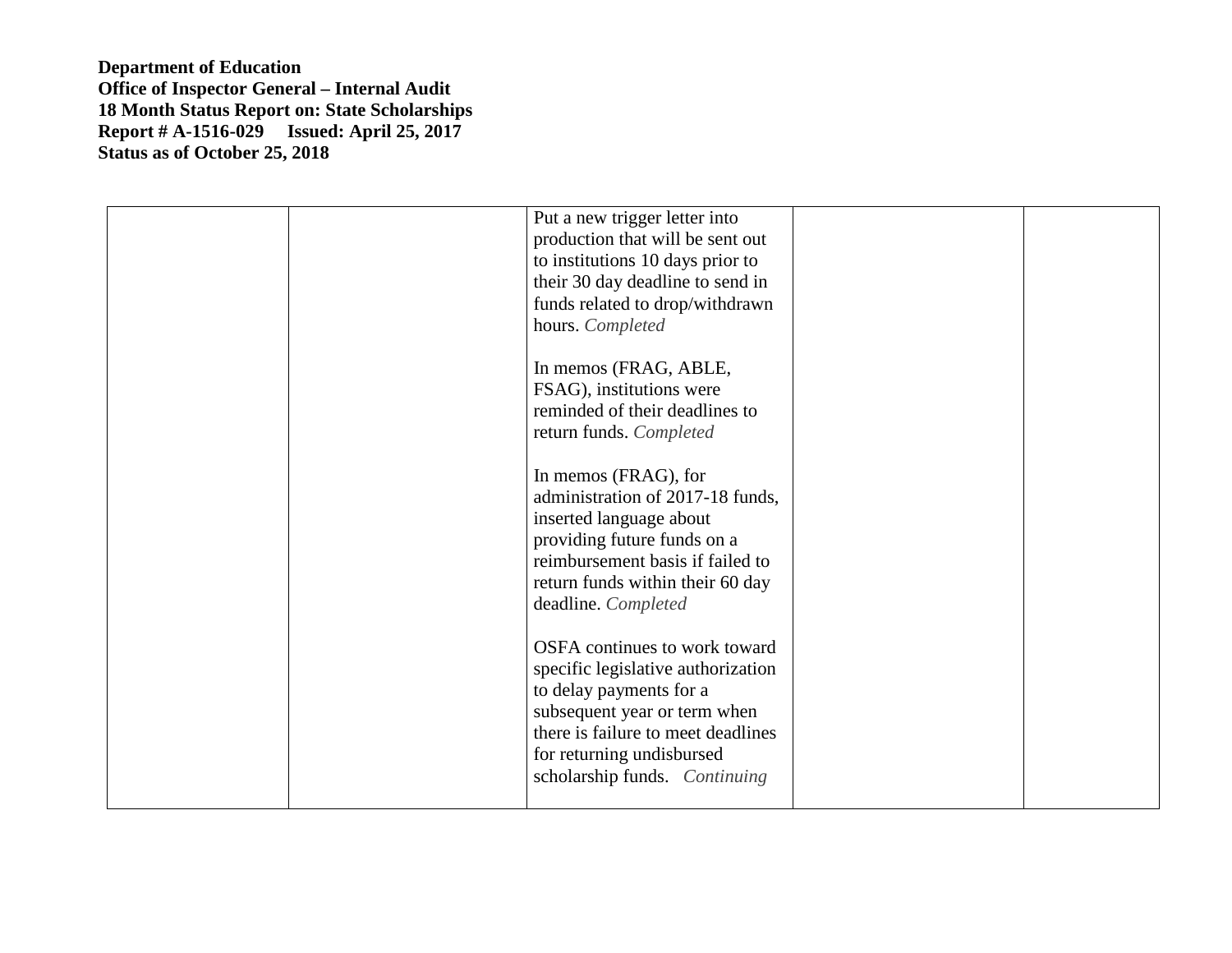| OSFA has reviewed the Policy       |
|------------------------------------|
| Manual and has noted that the      |
| requirement to return funds is     |
| cited under Institutional          |
| Responsibilities. OSFA will        |
| update the Late Refund Penalty     |
| section of the Policy Manual to    |
| include a delay in funding for the |
| subsequent term in addition to     |
| subsequent year. Policy Manual     |
| $Updates - July 1, 2018.$          |
|                                    |
| OSFA is in the process of          |
| updating the State Scholarship     |
| & Grant Programs Policy            |
| Manual.                            |
| In process: April, 2018            |
|                                    |
| OSFA has reviewed what             |
| changes need to occur in SSFAD     |
| to best assist institutions in     |
| meeting their reconciliation       |
| deadlines. These include           |
| ensuring that the dates on the     |
| Reconciliation Report correctly    |
| reflect the most recent            |
| transaction for individual         |
| students. We will be updating      |